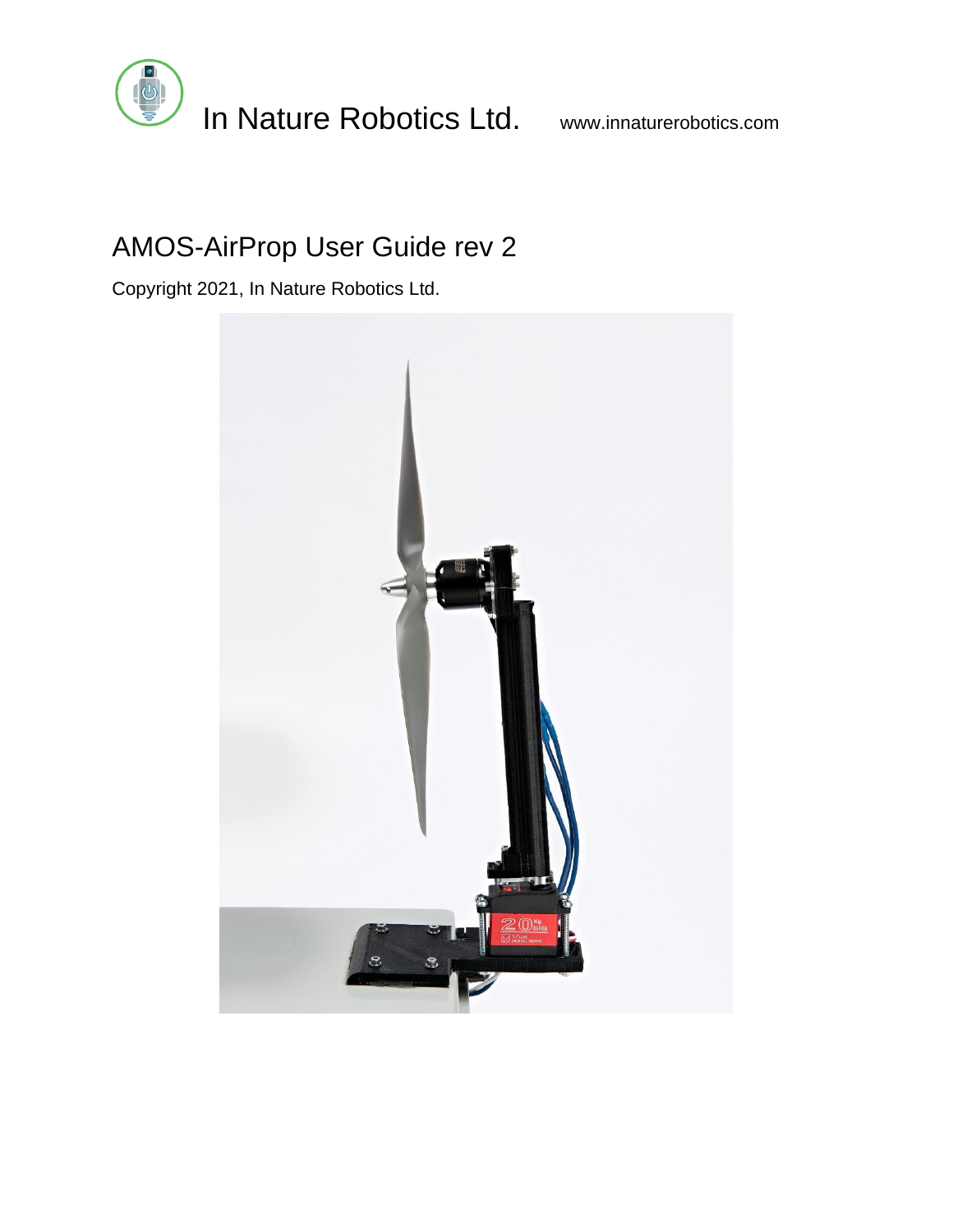

In Nature Robotics Ltd. www.innaturerobotics.com

#### **Introduction**

The AMOS-AirProp is an electric, computer controlled, rotatable air propeller that is used for propulsion and steering of the AMOS (Aquatic Mini Observation System) robot from In Nature Robotics Ltd.

It consists of a 10 inch propeller blade that is mounted to a 880 kv brushless motor, which is in turn mounted to a vertical post whose yaw direction is controlled by a waterproof servo motor.

An Electronic Speed Control (ESC) board is also included for controlling the speed of the propeller motor. The ESC and the servo motor are both controlled using pulse width modulated (PWM) signals from a host processor such as the Raspberry PiTM.

| Item                                      | Quantity         |
|-------------------------------------------|------------------|
| 10" Plastic propeller                     |                  |
| Nose cone                                 |                  |
| Threaded motor shaft adaptor              |                  |
| Motor shaft collar (metal)                |                  |
| Plastic collar for propeller              |                  |
| C2216 880 kv air propeller motor          |                  |
| Baseplate for air propeller motor         |                  |
| Waterproof servo motor                    |                  |
| 6.5 V voltage supply for servo motor      |                  |
| Electronic speed controller (ESC) for air |                  |
| propeller motor                           |                  |
| 185 mm long mounting post                 |                  |
| Mounting base                             |                  |
| Mounting screws for base                  | 8                |
| Mounting screws for air propeller motor   | 4 (pre-attached) |
| Cable ties                                |                  |

### **Included Equipment**

#### **Dimensions**

| <b>Propeller Size</b>         | 250 mm x 28 mm x 2 mm        |
|-------------------------------|------------------------------|
| <b>Propeller Weight</b>       | 8 <sub>q</sub>               |
| <b>Propeller Motor Size</b>   | 30 mm long x 30 mm diameter  |
| <b>Propeller Motor Weight</b> | 63 g                         |
| <b>Mounting Post</b>          | 185 mm x 40 mm (max) x 11 mm |
| <b>Mounting Post Weight</b>   | 76 g                         |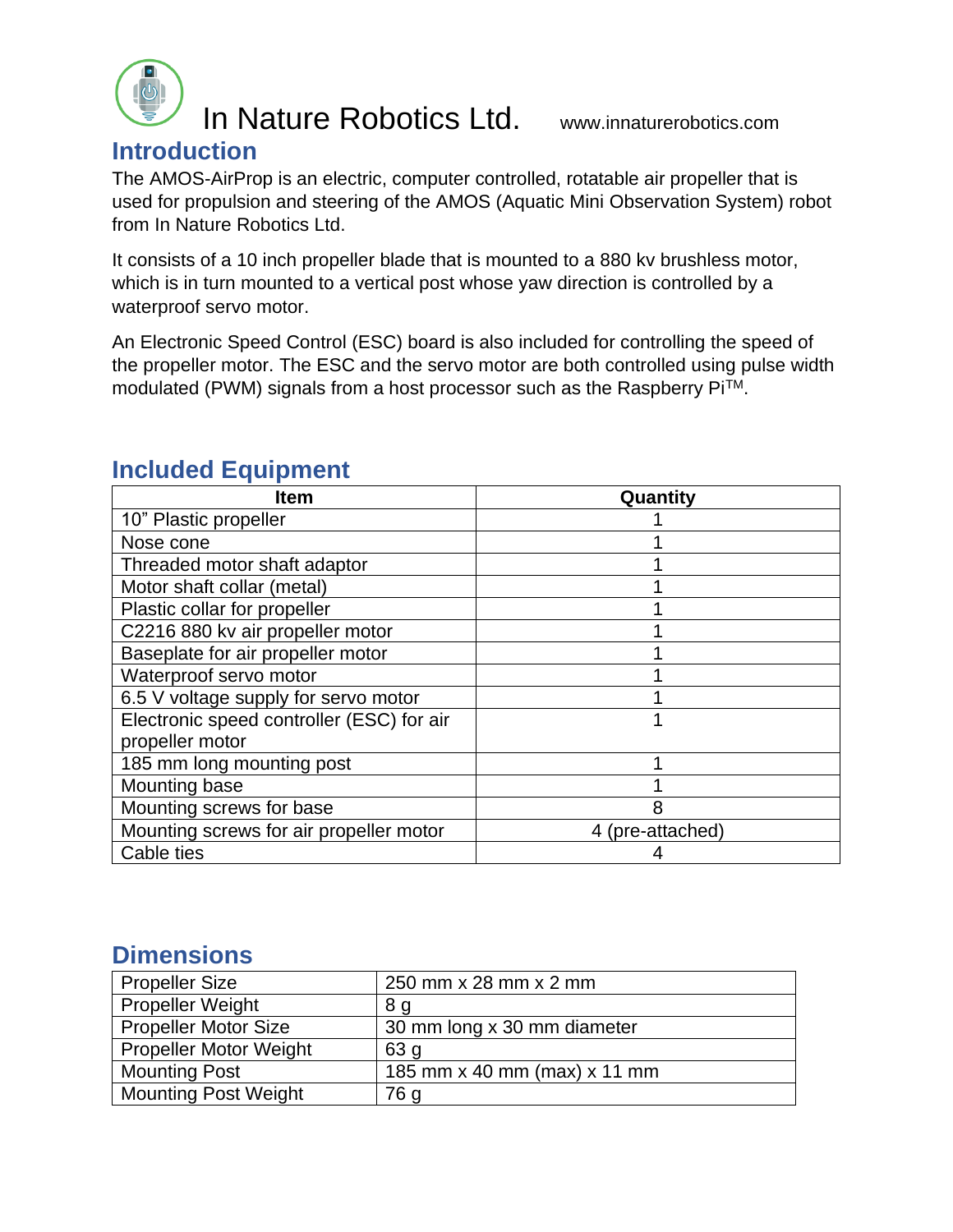

# In Nature Robotics Ltd. www.innaturerobotics.com

| <b>Mounting Base</b>          | 99 mm x 98 mm x 18 mm   |
|-------------------------------|-------------------------|
| <b>Mounting Base Weight</b>   | 67 a                    |
| <b>Servo Motor Dimensions</b> | 40.5 mm x 40 mm x 20 mm |
| Servo Motor Weight            | 60 g                    |

### **General Specifications**

| Interface / Control System         | <b>PWM</b>          |
|------------------------------------|---------------------|
| Minimum operating voltage          | 11.0 V              |
| Maximum operating voltage          | 14.0 V              |
| Maximum current                    | 13 A                |
| <b>Propeller Motor Resistance</b>  | 0.090 ohms          |
| Propeller motor stop position      | $1000$ µsec         |
| Propeller motor maximum speed      | $1500$ µsec         |
| position                           |                     |
| <b>Waterproof Performance</b>      | <b>IP66</b>         |
| Servo operating speed (at no load) | 400 $\degree$ / sec |
| Servo stall torque                 | 20 kg-cm            |
| Servo pulse width range            | 500 to 2500 µsec    |
| Servo neutral position             | $1500$ µsec         |
| Servo dead band width              | 3 µsec              |
| <b>Typical operating frequency</b> | 100 Hz              |
| Operating temperature range        | 0 to 45 $\degree$ C |

## **Assembly Instructions**

The AMOS-AirProp comes mostly pre-assembled but does need to be wired to the host microcontroller that will be used to control it. The electronic speed controller (ESC) for the air propeller motor and the 6.5 V voltage supply for the servo motor come wired together and require a 12 to 14 volt power source or battery to be applied to the red (+12 V) and black (GND) leads respectively.

The thin red wire connected to the black plastic connector on the ESC provides 5 volts of power. The yellow or white wire should be connected to the PWM output of the microcontroller and the black wire should be connected to the GND level of the microcontroller. The blue wires from the ESC come pre-wired to the air propeller motor. The spin direction of the propeller can be altered by switching any two of the blue-wire connections.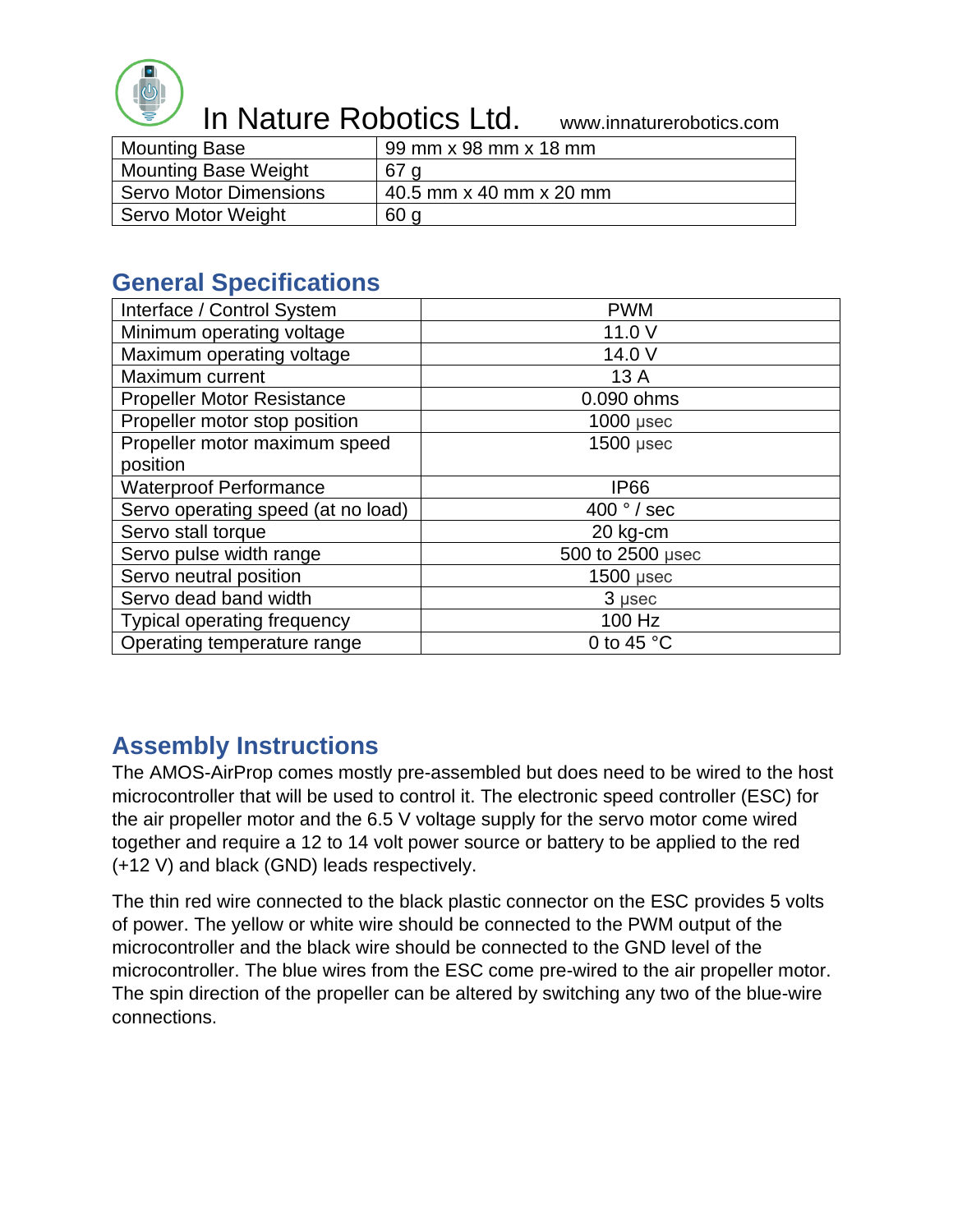

The screw potentiometer on the +6.5 V source should not be adjusted from its factory position. If you suspect that it might have been turned by accident, you can check the output voltage of the board between OUT+ and OUT- using a voltage meter. The measured voltage between these locations should be +6.5 V.